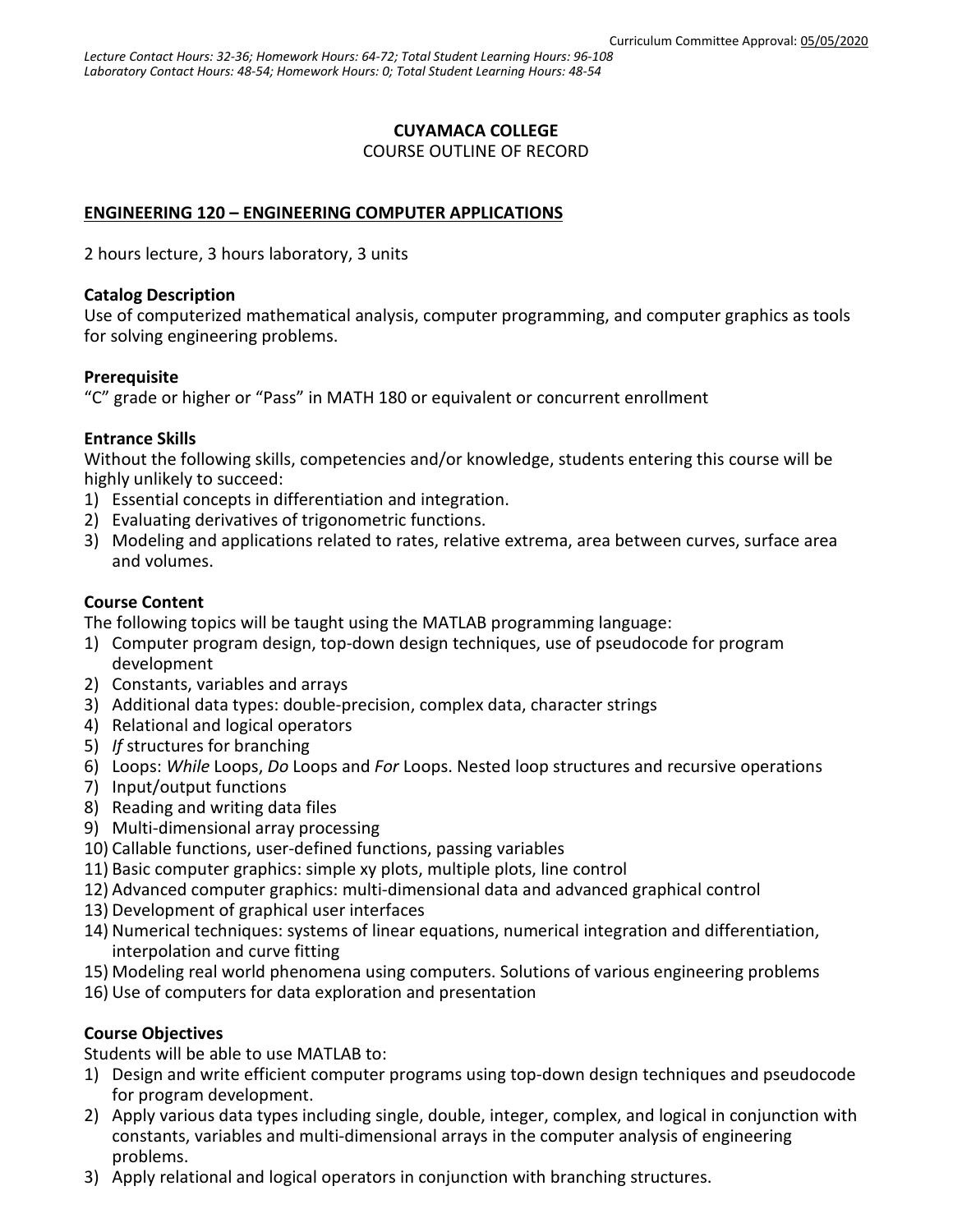- 4) Apply appropriate loop structures including nested loop structures and recursive operations.
- 5) Apply input and output functions, formatted I/O, and communication with data files.
- 6) Apply general intrinsic functions, and design and write callable functions.
- 7) Apply basic computer graphics techniques to produce simple xy plots, multiple plots, and simple enhanced control of plotted lines.
- 8) Apply advanced computer graphics to the display of multi-dimensional data and images and use of advanced graphical controls.
- 9) Design and write computer programs to solve engineering problems using numerical techniques and/or intrinsic functions including: polynomial operations, statistical operations, matrix operations, symbolic operations, curve fitting, linear interpolation, and integration and differentiation.

## **Method of Evaluation**

A grading system will be established by the instructor and implemented uniformly. Grades will be based on demonstrated proficiency in subject matter determined by multiple measurements for evaluation, one of which must be essay exams, skills demonstration or, where appropriate, the symbol system.

- 1) Programming assignments that demonstrate students' ability to apply knowledge gained in class to using MATLAB to solve engineering problems. An example would be to apply knowledge of matrix computations to develop a program which reads the data of a system of linear equations in 1200 variables from a data file, solves the system using two methods, and prints the results in tabulated form.
- 2) Homework that provides students with an opportunity to interact with the course material and evaluate their ability to extend the classroom and reading experience to novel situations. Questions are primarily word problems. An example would be to write a MATLAB program that studies the distance traveled by a ball thrown with a specified initial velocity to determine the angle that maximizes the range of the ball, then represent the result both graphically and numerically.
- 3) Periodic (e.g., midterm and final) projects that demonstrate students' ability to integrate knowledge gained in class and apply it resourcefully. An example would be to define the input/output, design the algorithm, write the pseudocode, and generate an interactive MATLAB program that simulates the position of the sun as it moves across the sky during one day for userinputs latitude and month. The program must validate the input data and generate the solar altitude and azimuth angles versus time in tabulated form and graphically, between sunrise and sunset.
- 4) Periodic quizzes, midterm exams, and final examination to evaluate student learning and retention of the material on the time scale of weeks to months. Questions are mostly word problems but with some short-answer conceptual questions. Students may be asked to write short MATLAB programs to provide either graphical or numerical support for their theoretical answers. An example would be a problem in which students find the first derivative of a given equation of heat loss from a round insulated pipe with respect to the insulation thickness, and use the result to determine the theoretical "critical insulation thickness." This theoretical result must then be verified by writing a short program.

### **Special Materials Required of Student**

Graphing calculator

**Minimum Instructional Facilities** Computer lab

**Method of Instruction** Lecture and laboratory assignments